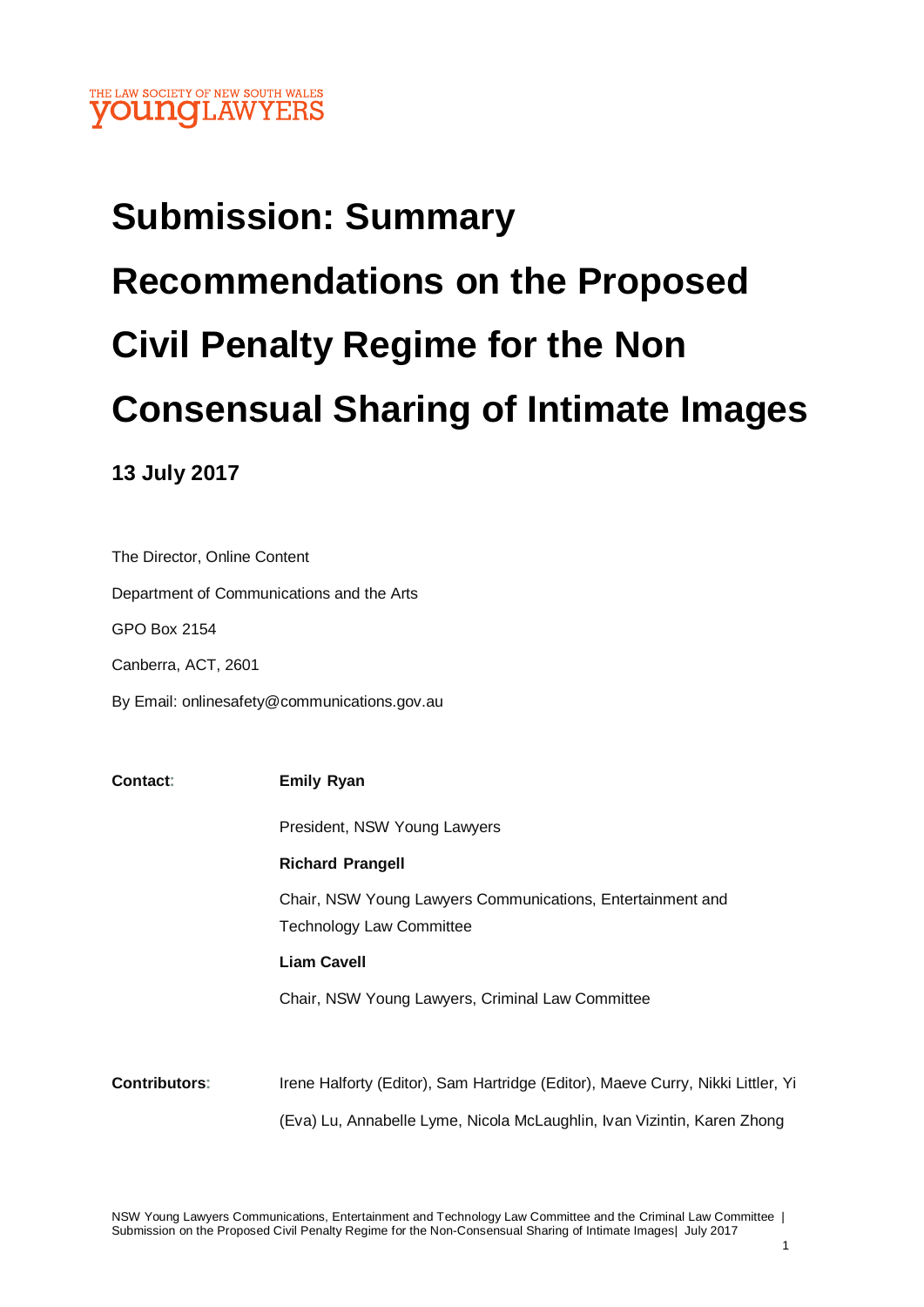## THE LAW SOCIETY OF NEW SOUTH WALES **OUNOI AWYE**

The NSW Young Lawyers Communications, Entertainment and Technology Law Committee and the Criminal Law Committee make the following submission in response to the Proposed Civil Penalty Regime for the Non-Consensual Sharing of Intimate Images.

## **NSW Young Lawyers**

NSW Young Lawyers is a division of the Law Society of New South Wales. NSW Young Lawyers supports practitioners in their professional and career development in numerous ways, including by encouraging active participation in its 16 separate committees, each dedicated to particular areas of practice. Membership is automatic for all NSW lawyers (solicitors and barristers) under 36 years and/or in their first five years of practice, as well as law students. NSW Young Lawyers currently has over 15,000 members.

The Communications, Entertainment and Technology Law Committee (**CET Committee**) aims to serve the interests of lawyers, law students and other members of the community concerned with areas of law relating to information and communication technology (including technology affecting legal practice), intellectual property; advertising and consumer protection; confidential information and privacy; entertainment; and the media. As innovation inevitably challenges custom, the CET Committee promotes forward thinking, particularly about the shape of the law and the legal profession as a whole.

The Criminal Law Committee (**Criminal Law Committee**) is responsible for the development and support of members of NSW Young Lawyers who practice in, or are interested in, criminal law. The Criminal Law Committee takes a keen interest in providing comment and feedback on criminal law and the structures that support it, and consider the provision of submissions to be an important contribution to the community. The Criminal Law Committee is drawn from prosecution, defence (both private and public), police, the courts and other areas of practice that intersect with criminal law.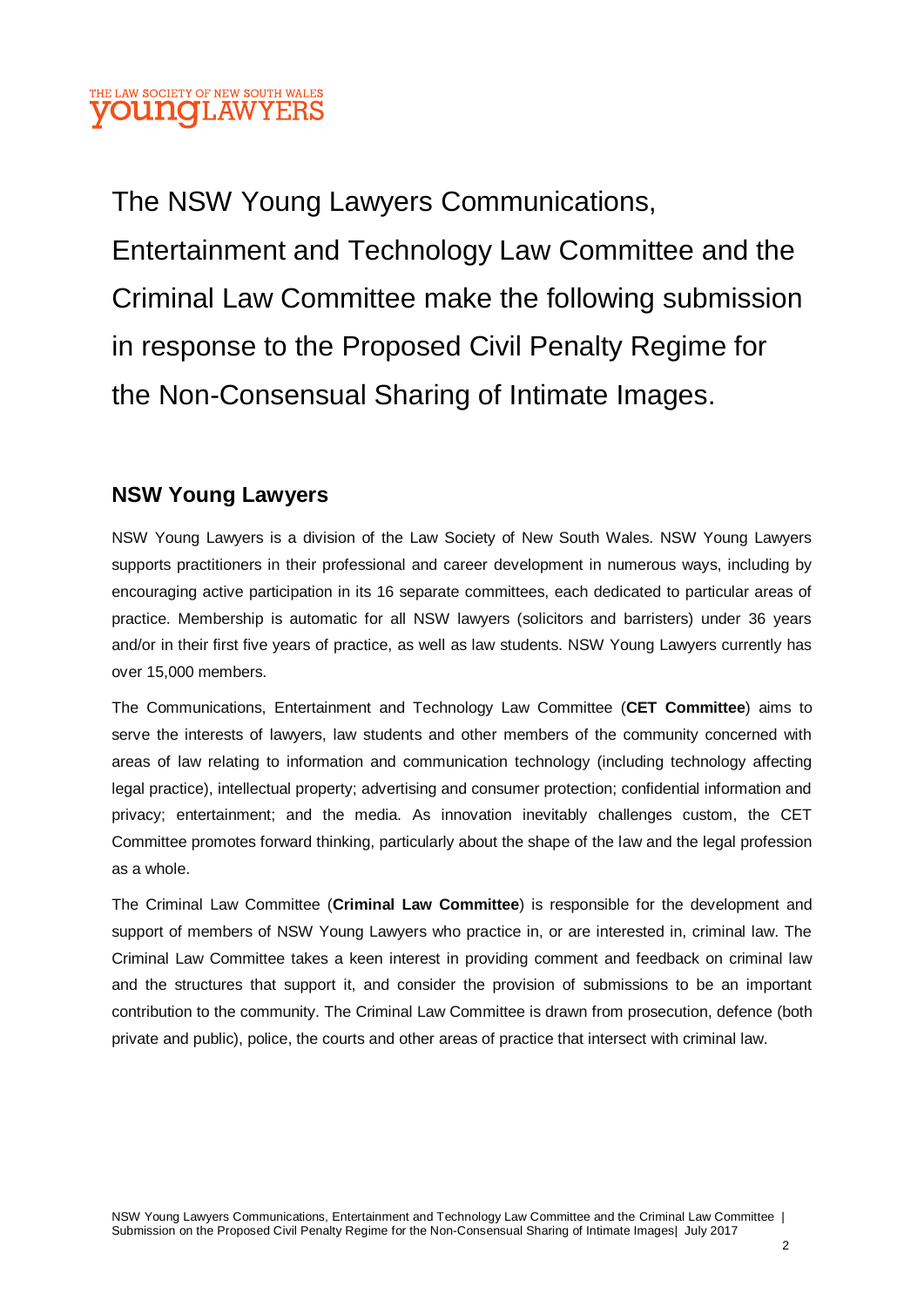#### THE LAW SOCIETY OF NEW SOUTH WALES **OUINOII.AW**

# **Introduction**

 $\overline{\phantom{a}}$ 

The CET Committee and the Criminal Law Committee (**Committees**) welcome the opportunity to make this submission of its Summary Recommendations to the Australian Government Department of Communications and the Arts in response to the Discussion Paper on the Proposed Civil Penalty Regime for the Non-Consensual Sharing of Intimate Images (Discussion Paper).<sup>1</sup> The Committees strongly support the introduction of a civil penalty regime for image-based violence, including the nonconsensual sharing or production of intimate images. Such a regime would give those who are subject to this kind of conduct an effective, efficient and accessible avenue of recourse.

However, as a preliminary matter, the Committees submit that it is crucial to address the interaction between the proposed regime and other legal regimes – both criminal and civil. Image based abuse involves a severe breach of trust and deprives the complainant of his/her agency. Accordingly, the prohibition and Commissioner's powers need to be structured in such a way that the complainant is able to control the process. For this reason, we submit that the primary consideration should be the needs and interests of the complainant, or where a complaint is made on behalf of another person, the victim.<sup>2</sup> This primary consideration should manifest in all aspects of the process, but specifically should apply when determining whether and how a complaint should progress, including what action should be taken by the Commissioner, as well as any decisions to refer matters to prosecuting authorises or Law Enforcement Agencies (**LEAs**).

A second concern is that this intervention must not be a substitute for consideration by the Parliament whether to introduce a statutory cause of action for invasions of privacy. In this respect, it is important to note that the equitable action for breach of confidence<sup>3</sup> likely does not fully cover the range of behaviour encapsulated in image based abuse. In addition, the legislation should make clear that any imposition of civil penalties does not impact on the ability of a complainant or victim to recover damages at general law.

Finally, if this prohibition is introduced, the Office of E-Safety Commissioner (the **Commissioner**) must be fully and adequately resourced and reskilled to be able to effectively support complainants through the process and bring proceedings for breaches of the prohibition. While the Committees note that at present the Commissioner does have a limited responsibility over civil penalty provisions, these are of a substantively different character and nature than the prohibition proposed in the Discussion Paper. In effect, this prohibition would render the Commissioner a quasi-prosecuting authority. Furthermore, it would need to have an evidence gathering or fact-finding capability. In light

<sup>&</sup>lt;sup>1</sup> Australian Government, Department of Communications and the Arts, Discussion Paper: Non-Consensual Sharing of Intimate Images, May 2017 [https://www.communications.gov.au/have-your](https://www.communications.gov.au/have-your-say/civil-penalty-regime-non-consensual-sharing-intimate-images)[say/civil-penalty-regime-non-consensual-sharing-intimate-images.](https://www.communications.gov.au/have-your-say/civil-penalty-regime-non-consensual-sharing-intimate-images)

 $2$  In this submission, we will refer to a victim as a complainant, noting that there may be circumstances where the victim and the complainant are not the same person. 3 See, eg *Giller v Procopets* [2008] VSCA 236 and *Wilson v Ferguson* [2015] WASC 15.

NSW Young Lawyers Communications, Entertainment and Technology Law Committee and the Criminal Law Committee | Submission on the Proposed Civil Penalty Regime for the Non-Consensual Sharing of Intimate Images| July 2017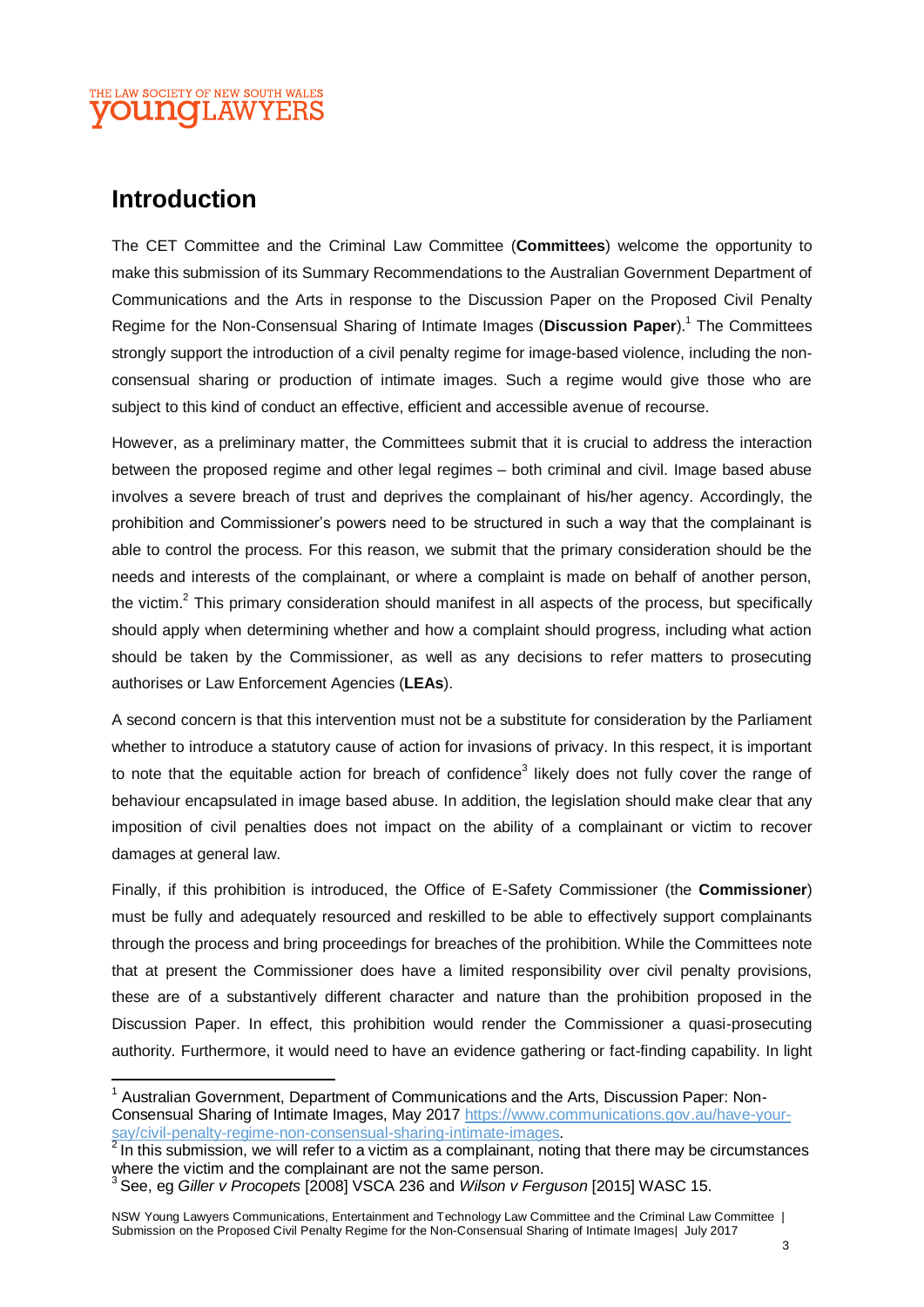## THE LAW SOCIETY OF NEW SOUTH WALES **OUNOLAWYERS**

of this, the Committees emphasise that sufficient staffing, training and resourcing must be made available to the Commissioner. In addition, it would also be necessary to have clear legislative or policy guidelines on the circumstances in which criminal prosecutions – at either a state or Commonwealth level – should be undertaken either in addition, or as an alternative, to civil penalties.

The Committees invite the Department or the Commissioner to contact Emily Ryan, President of the NSW Young Lawyers, should it require further information in relation to these Summary Recommendations. The Committees intend on providing the Department with a more detailed submission, discussing its Summary Recommendations in due course.

# **Summary of Recommendations**

# **A prohibition against sharing of intimate images**

- **1. Are there options for an alternative framing of the prohibition?**
	- 1.1 The Committees submit that the phrase "causes an image to be shared" should be interpreted broadly rather than strictly requiring a person to cause an image to be shared.
	- 1.2 The Committees submit that the prohibition should be extended to also include the threatened non-consensual sharing of intimate images.
	- 1.3 The Committees continue to call on the Federal Government to consider the introduction of a statutory cause of action for serious invasions of privacy.
- **2. Should an Australian link be included in order for the prohibition to come into effect?**
	- 2.1 The prohibition should be drafted so that it protects any person within the Commonwealth jurisdiction. This should include people who are in Australia temporarily, where the distributor is in Australia but the complainant is overseas, and where both distributor and complainant are overseas but are ordinarily resident in Australia (i.e. where the distribution happened outside the jurisdiction but the complaint was made within jurisdiction, or after the relevant person returned to the jurisdiction).
	- 2.2 The Committees recommend that the Federal Government consider framing the Australian link as follows:

*This prohibition extends to an act done, or practice engaged in, whether inside or outside Australia and the external Territories, if an intimate image has an Australian link. An intimate image has an Australian link if:*

- *(a) The intimate image originates in Australia; or*
- *(b) The individual or organisation who shared the intimate image or made the intimate image available to be shared is:*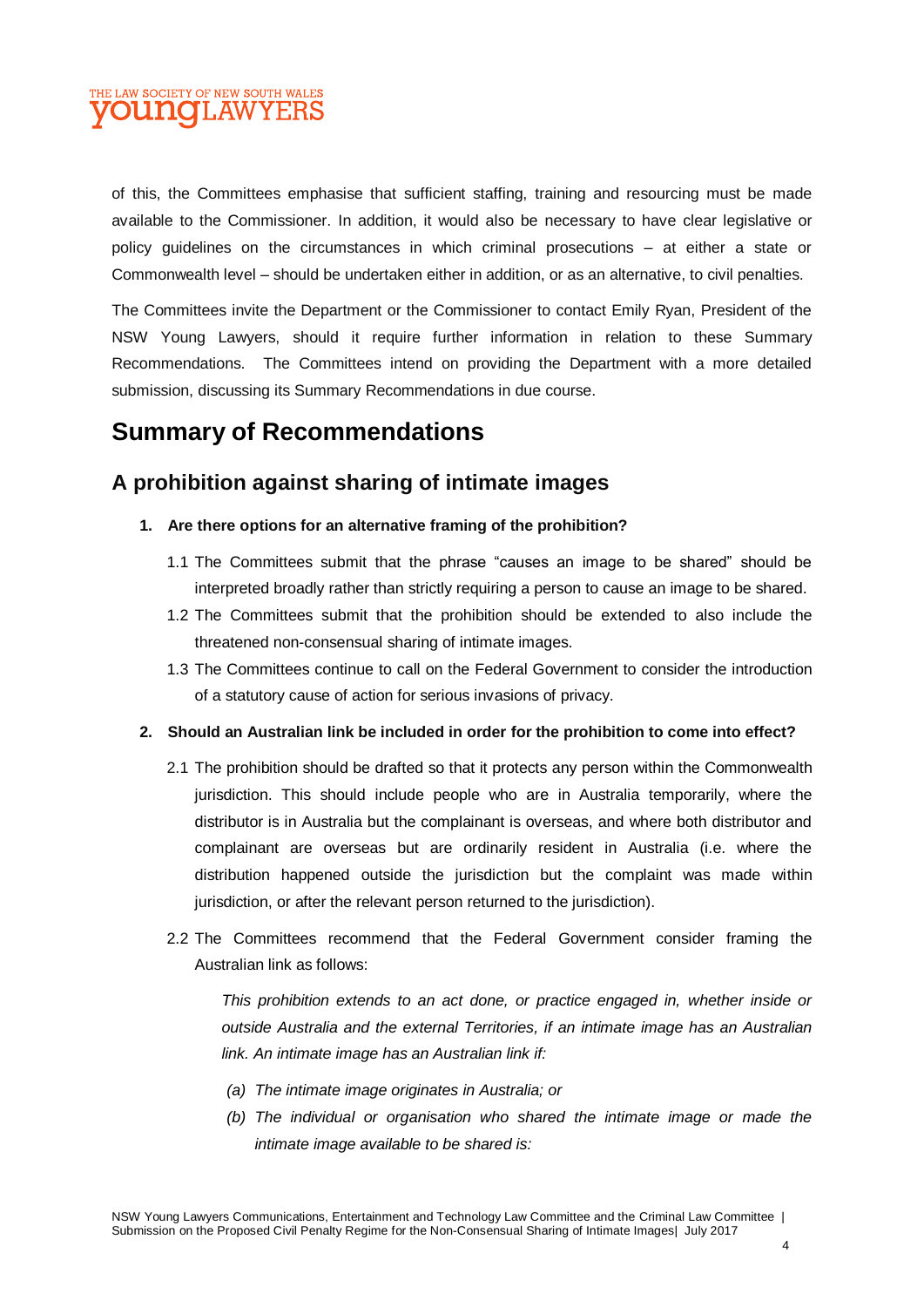#### THE LAW SOCIETY OF NEW SOUTH WALES **DUNCI.AWYE**

- *i. an individual who is an Australia citizen, or a person who ordinarily resides in Australia, or person who is physically present in Australia, when the intimate image is shared; or*
- *ii. an organisation or operator, whether incorporated or unincorporated, that carries on business or activities in Australia or an external Territory, when the intimate image is shared; or*
- *(c) the computer, server or device that is used to share the intimate image is located in Australia; or*
- *(d) the subject of the intimate image is an individual who is an Australia citizen or a person who ordinarily resides in Australia or person who is physically present in Australia when the intimate image is shared.*

## **Civil Penalty Regime**

- **3. What would be the best mix of enforcement tools to make available to the Commissioner?**
	- 3.1 The Committees recommend providing the Commissioner with a wide range of enforcement tools to effectively administer the proposed civil penalty regime and to deter individuals from distributing intimate images without consent, including civil penalties, enforceable undertaking, injunctions, infringement notices, formal warnings, end-user notices, take down notices, and other actions that the Commissioner thinks is appropriate.
- **4. Should the Commissioner be able to share information with domestic and international law enforcement agencies?**
	- 4.1 The Committees agree, in principle, that the Commissioner should be able to share information with Law Enforcement Agencies (**LEAs**) domestically and internationally.
	- 4.2 The Committees submit that any information sharing arrangements with overseas LEAs must prioritise the interest of the complainant.
- **5. What triaging processes should be implemented by the Commissioner for the handling of complaints?**
	- 5.1 Notification to LEAs should occur in consultation with the complainant where they are over the age of 16, or their parents/guardian if they are under the age of 16.
- **6. In cases where an intimate image of a minor is shared without consent by another minor, should a different process be followed to cases where an image of an adult is shared by another adult?**
	- 6.1 On one view, it is important to take into account the age of the person sharing the intimate image, and that it would be appropriate to develop different procedures. This view accords with the position throughout the legal system, which recognises that special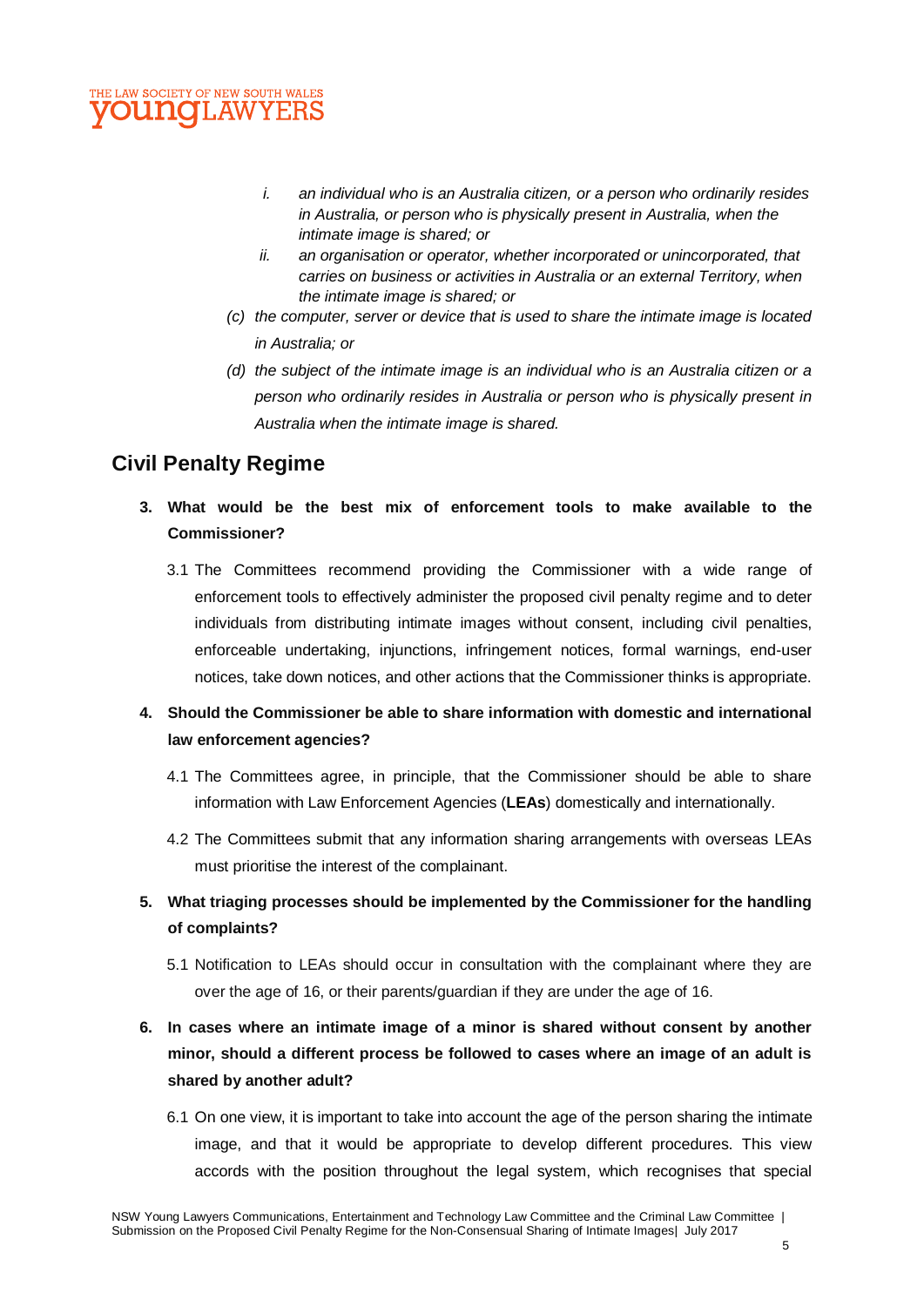

considerations need to be taken into account for minors.

- 6.2 The countervailing view is that there should be no difference in procedures for minors. This view maintains that the purpose of the civil penalties regime is to protect victims of non-consensual sharing of intimate images.
- 6.3 On balance, and in light of our submission in response to question 23, the Committees recommend that adopting special procedures for minors is the preferred approach.
- 6.4 The Committees recommend that consideration should be given to how such procedures should be structured to adequately reflect these competing considerations.
- **7. In cases where an intimate image of a minor is shared without consent by another minor, are civil penalties appropriate, or should existing criminal laws be used? Should this be dependent on the severity of the case (for example, how widely the image is shared or on what forums the images are shared)?**
	- 7.1 The Committees recommend that, in principle, the prohibition should apply to people under the age of 18. However, the Committees question the appropriateness of the proposed civil penalty regime as it would apply to minors.
	- 7.2 The Committees note that an intimate image of a person under the age of 18 will likely constitute a criminal offence and for this reason should always be reported to relevant LEAs (in consultation with the complainant if they are aged over 16, or their parents/guardian if they are aged under 16).
	- 7.3 The Committees recommend that in addition to notifying relevant LEAs, the Commissioner should be provided with a range of enforcement mechanisms to effectively manage complaints involving minors, including for example imposition of mandatory education programs and counselling.
- **8. Should a hierarchy of increasing severity of penalties be established? (This could reflect the severity of the case (for example, how widely the image is shared or on what forum the images are shared)?**
	- 8.1 The Committees are of the view that a hierarchy of penalties would appropriately reflect the importance of publicly condemning the non-consensual sharing of intimate images. The Committees recommend that there should be harsher penalties for people who violate the prohibition more egregiously, and that penalties should increase in the case of repeat offenders however differed in their approach.
	- 8.2 One approach advocated limiting aggravating features solely to repeat offenders. By not focusing on the impact of the offence, this approach has the advantage of avoiding the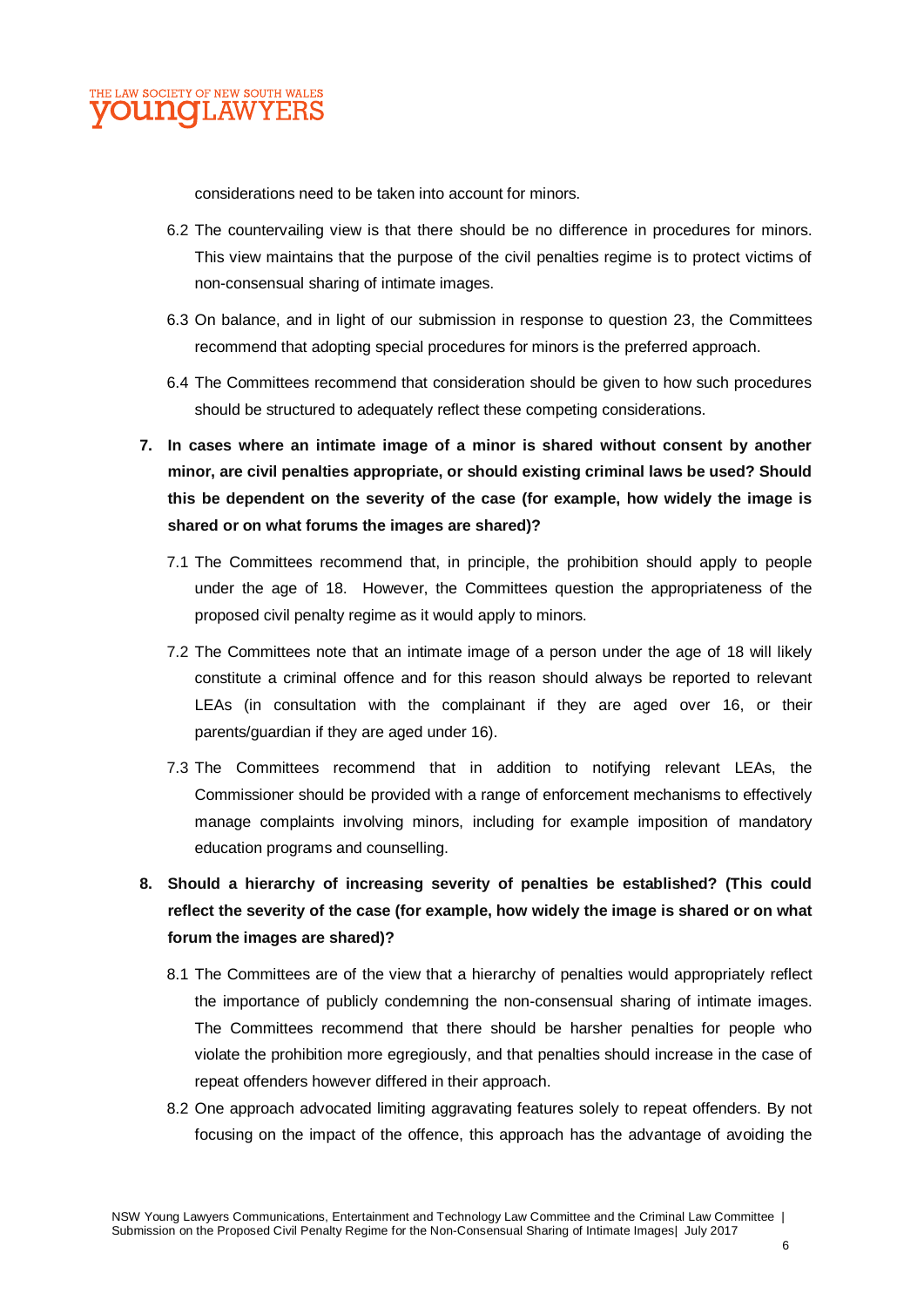

need to quantify the harm to the victim. The countervailing view is that there should be enumerated circumstances of aggravation which would increase the penalty.

8.3 On balance, in addition to repeat offenders, and noting that the proposed civil penalty regime will have a role in publicly condemning the non-consensual sharing of intimate images, the Committees recommend that there should be harsher penalties for people who violate the prohibition more egregiously. This would enable the civil penalty regime to be an effective and available response to a wider range of conduct.

#### **9. Would a hierarchy of penalties lengthen the complaint process, and what effect might that delay have on a victim?**

- 9.1 To the extent that a hierarchy of penalties requires further evidence gathering, it would likely create delay in the process, which may have an impact on the complainant.
- 9.2 The Committees recommend that if a hierarchy of penalties is introduced, it should be complemented by appropriate powers for the Commissioner to issue immediate takedown orders in order to provide the victim with immediate recourse pending an investigation of the alleged prohibited conduct or determination of penalty.

#### **10. What technological tools could the Commissioner use in order to combat the sharing of intimate images without consent?**

- 10.1 The Committees recommend the implementation of any available technological tools, including those developed by the Government or private entities, in combatting the nonconsensual sharing of intimate images and facilitating the removal of intimate images shared without consent.
- 10.2 The Committees encourage the Department and the Commissioner to partner, where or as appropriate, with private organisations to invest in the development of, or develop, effective tools to combat the non-consensual sharing of intimate images and their subsequent removal.

## **11. Should a cooperative arrangement with social media services be established, in a similar manner to the existing cyberbullying complaints scheme?**

- 11.1 The Committees are supportive of establishing a cooperative arrangement with social media services with a focus on removing intimate images, which exist online without the consent of the person who is the subject of the relevant image.
- **12. Should penalties differ depending on the intent of the image sharer, or how widely the image is shared?**
	- 12.1 The question of intent raises two related but discrete issues. The first is whether the sharing was intentional – in the sense of a volitional act. The second issue directs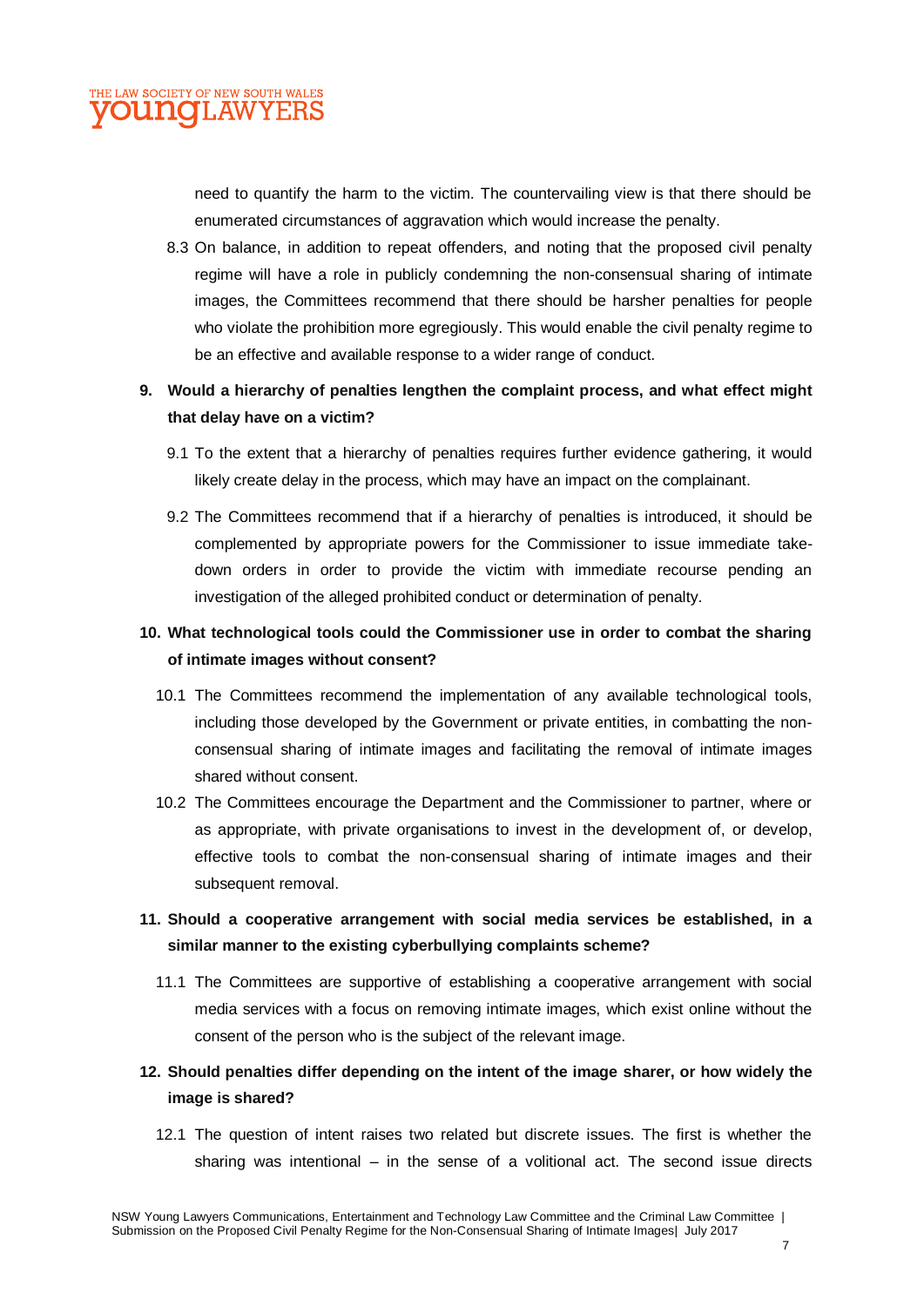attention to whether the sharer intended to cause some result – such as harm to another person by sharing the image.

- 12.2 The Committees recommend that a person should not be in breach of the prohibition if the distribution of intimate images was not volitional. An example of this would include where a device that held the photos was stolen from a person, or if the encryption or other security measures used to by a person to protect intimate images were compromised by another person or entity.
- 12.3 The Committees recommend that where an image is made available because of a lost device, and the sharer did not act carelessly or unreasonably in losing the device, and took any available steps to recover the device or secure the images (through for example, remotely deleting data on the device), then that person should not be liable.
- 12.4 The Committees recommend that the prohibition should not be dependent on any intent to cause harm to any individual – be it the person depicted in the image or another person. However, the Committees submit that clear evidence of malice (e.g. the people the image was circulated to, the number of people the image was shared with etc.) should constitute aggravated prohibited conduct, and should therefore expose the distributor to harsher sanctions, including significant civil penalties and referral to LEAs.
- 12.5 In terms of breadth of distribution, the Committees are of the view that this should be a relevant consideration. The Committees endorse a staged penalty regime with increasing penalty amounts for wider distribution of images. However, the Committees stress that there should be no numerical threshold needed in order for the prohibition to be enlivened. Rather, the clear evidence of widespread distribution should be sufficient to aggravate the breach and increase the associated penalty.

## **13. Should the range of enforcement actions be applicable to parties other than the person sharing the image or the content host?**

- 13.1 The Committees recommend that a range of enforcement actions be made applicable to parties other than the person sharing an intimate image without consent or on the content host. To achieve the objects of the civil penalty regime, it may be necessary to take enforcement action against other individuals or corporations that host content containing these intimate images.
- **14. Should the Commissioner be able to seek a court order to require Internet Service Providers (ISPs) to block individual website(s) in extreme cases where all other avenues have been exhausted?**
	- 14.1 The Committees are of the view that the Commissioner should be able to apply for a court order to require ISPs to block access to websites hosting content pertaining intimate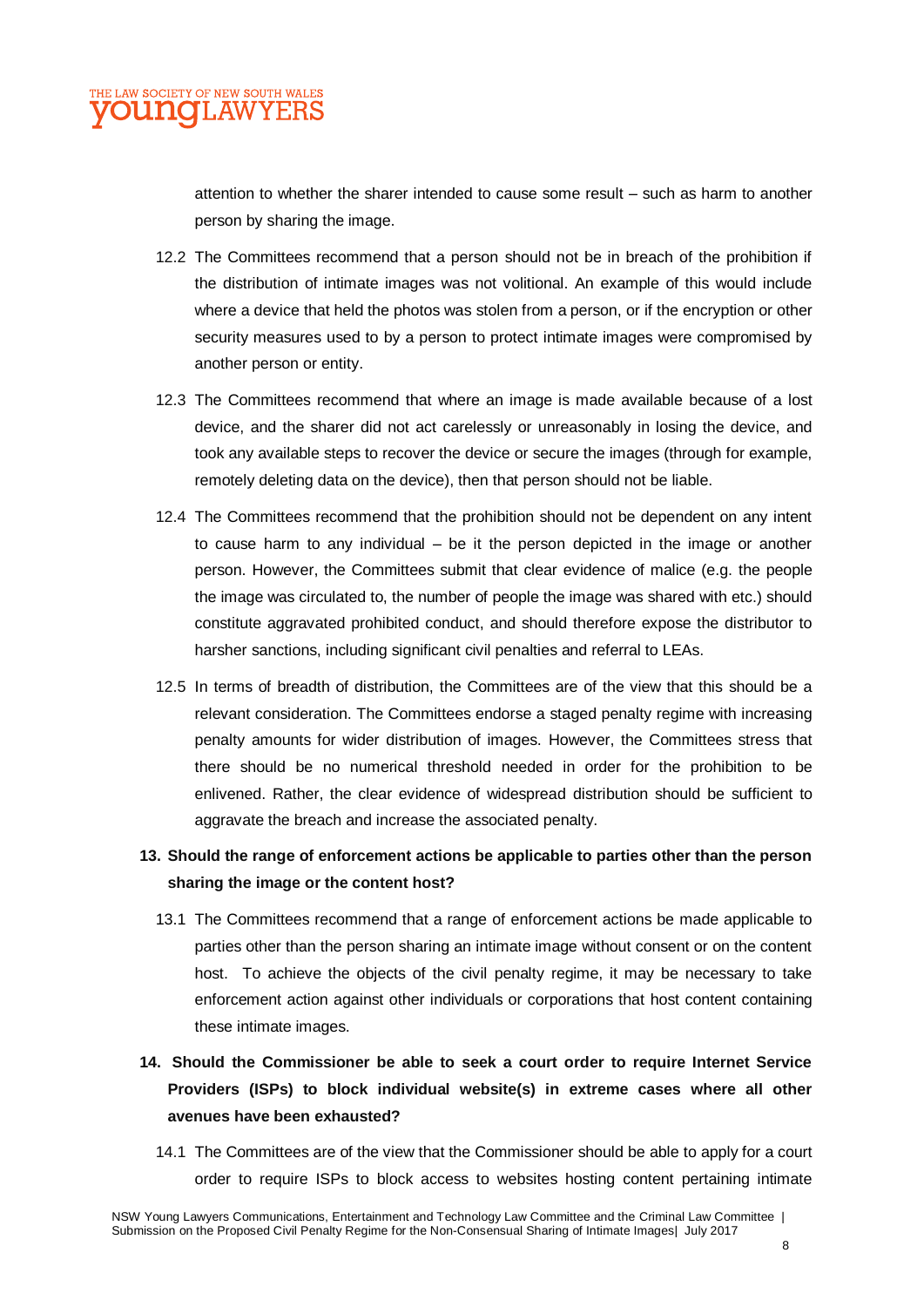images. This power should be used with caution and reserved only for the most extreme cases.

# **Information Gathering Powers**

- **15. Should these information-gathering powers be made available to the Commissioner in order to administer the proposed civil penalty regime?**
	- 15.1 The Committees recommend extending the Commissioner's information-gathering powers to include those under s.581(2A) of the *Telecommunications Act 1997* (Cth) as well as Part 13 of the *Broadcasting Services Act 1992* (Cth).

#### **16. Should the Commissioner be granted search warrant powers?**

- 16.1 The Committees recommend that the Commissioner should not be granted search warrant powers.
- 16.2 The Committees are of the view that it would be appropriate to allow the Commissioner to apply to a court for a search warrant in cases where a search warrant would be necessary for the Commissioner to effectively discharge its role and duties.

## **Complaints Process**

- **17. Should victims be compelled to use established complaints processes (where available) prior to lodging a complaint with the Commissioner?**
	- 17.1 The Committees recommend that victims should not be compelled to use established complaints processes (where available) prior to lodging a complaint with the Commissioner.
	- 17.2 The Committees are supportive of the view that it is appropriate for the Commissioner to provide necessary materials to support victims to pursue alternative complaints processes through for example, social media safety centres,<sup>4</sup> and would encourage these alternative complaints processes to be pursued where it will result in a more efficient and effective resolution of the complaint.

## **18. What is an appropriate length of time for a victim to wait to hear the result of a complaint prior to contacting the Commissioner?**

18.1 The Committees reiterate their submission in question 17 that victims should not be compelled to use established complaints processes (where available) prior to lodging a complaint with the Commissioner.

 $\overline{\phantom{a}}$ <sup>4</sup> Office of the Children's eSafety Commissioner, 'Social media safety centres', available: [https://www.esafety.go.au/complaints-and-reporting/cyberbullying-complaints/social-media-services](https://www.esafety.go.au/complaints-and-reporting/cyberbullying-complaints/social-media-services-safety-centres)[safety-centres.](https://www.esafety.go.au/complaints-and-reporting/cyberbullying-complaints/social-media-services-safety-centres)

NSW Young Lawyers Communications, Entertainment and Technology Law Committee and the Criminal Law Committee | Submission on the Proposed Civil Penalty Regime for the Non-Consensual Sharing of Intimate Images| July 2017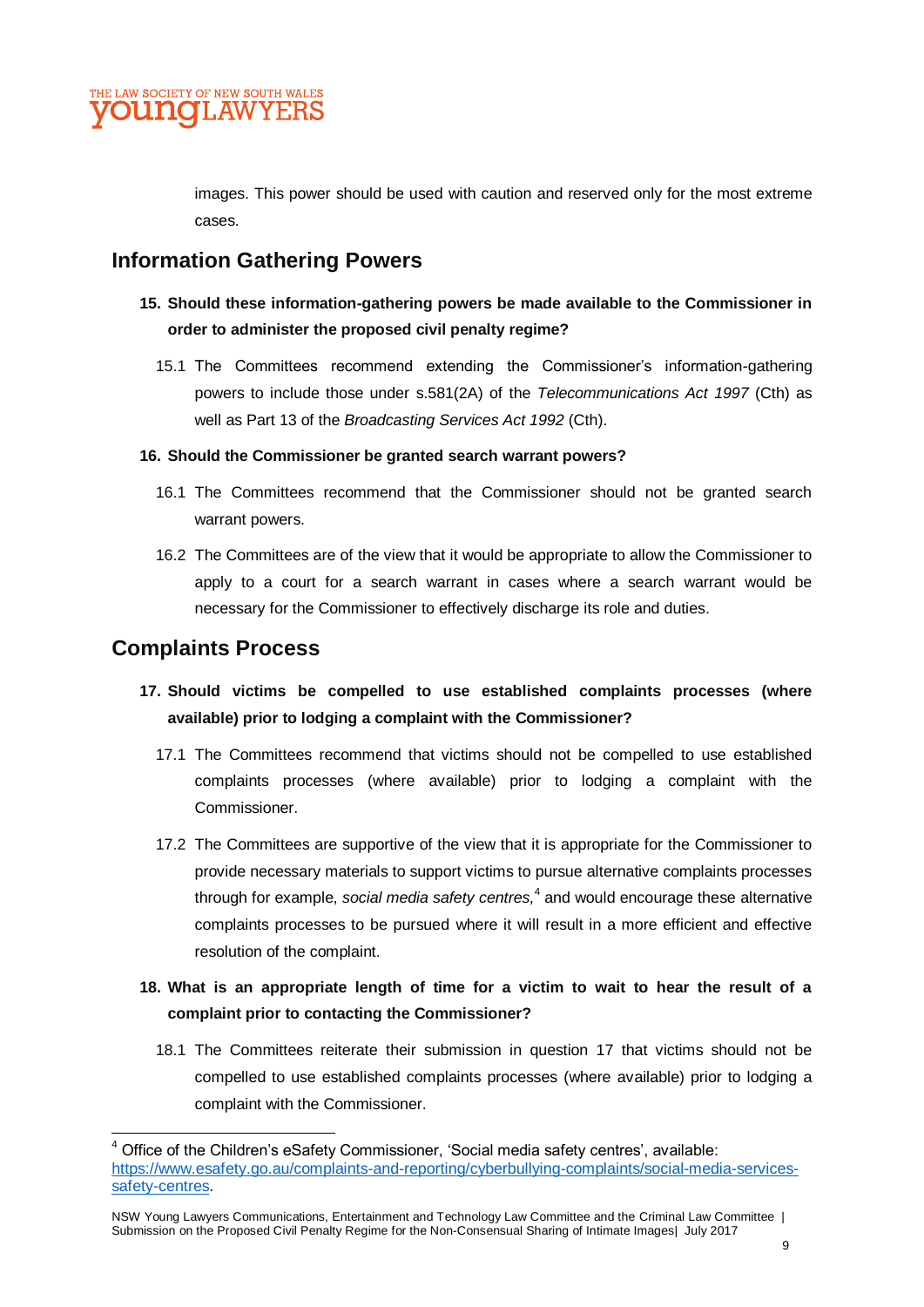## THE LAW SOCIETY OF NEW SOUTH WALES **UNOT.AW**

- 18.2 The Committees are hesitant to recommend an appropriate length of time for a victim to wait to hear the result of a complaint prior to contacting the Commissioner, in so far as to submit that the appropriate period will necessarily depend on a range of relevant factors, and in any case should not exceed 48 hours.
- **19. Should there be a legal obligation on content hosts (e.g. websites, online forums, message boards, social media services) to remove the images identified by the Commissioner as requiring removal?**
	- 19.1 The Committees recommend placing a legal obligation on content hosts to remove images identified by the Commissioner as requiring removal as soon as is practicable, and in any event by close of business on the next business day.<sup>5</sup>
- **20. What penalties should apply to content hosts, which refuse to comply with a directive from the Commissioner to remove images which have been the subject of a complaint?**
	- 20.1 The Committees recommend framing the failure to comply with a direction by the Commissioner as constituting a separate contravention in respect of each image and for each day during which the contravention continues.<sup>6</sup>
	- 20.2 The Committees recommend the imposition of similar penalties to those imposed for failures to comply with the *Privacy Act 1988* (Cth),<sup>7</sup> the *Spam Act 2003* (Cth),<sup>8</sup> and the A*ustralian Broadcasting Services Act 1992* (Cth). 9 The prohibited conduct under the proposed civil penalty regime represent a significant public interest concern and breaches are likely to result in equal or greater harm to a victim of contraventions under these Acts.

## **Definition of Terms**

#### **Consent**

**.** 

- **21. What should constitute 'consent to share'? Can consent be implied, or should explicit verbal or written permission be required?**
	- 21.1 'Consent to share' should be informed, free and voluntary, be constituted by an explicit act (and not an omission), to share the relevant intimate image in a particular way and with a particular person/s or group/s.
	- 21.2 The Committees recommend that implied consent should only be sufficient in very narrow circumstances.

<sup>5</sup> *s. 53, Schedule 2, Australian Broadcasting Services Act 1992* (Cth).

<sup>6</sup> S.108(8), Schedule 7, *Broadcasting Services Act 1992* (Cth);

<sup>7</sup> 2 000 penalty units, *s.13G and Part III A, Privacy Act 1988* (Cth).

<sup>8</sup> 10, 000 penalty units, s.25(5)(b) *Spam Act 2003* (Cth).

<sup>9</sup> 100 penalty units, s.108, Schedule 7*, Broadcasting Services Act 1992* (Cth).

NSW Young Lawyers Communications, Entertainment and Technology Law Committee and the Criminal Law Committee | Submission on the Proposed Civil Penalty Regime for the Non-Consensual Sharing of Intimate Images| July 2017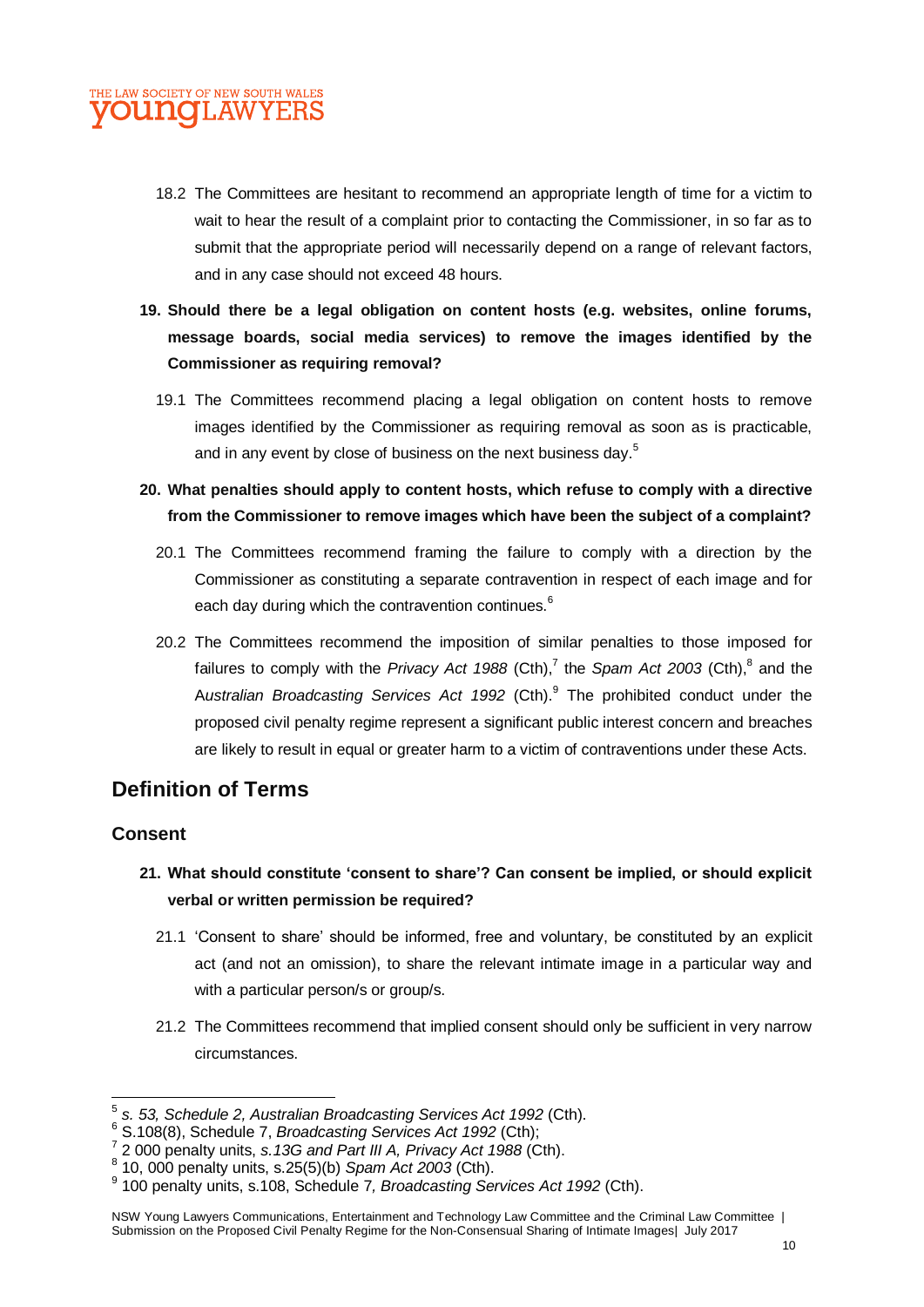- 21.3 In addition, the Committees recommend that consent be negated where the person who has consented has done so due to certain mistaken beliefs.<sup>10</sup>
- 21.4 The Committees recommend that where an intimate image contains more than one person, the consent of one person should not be sufficient to allow the image to be shared. In these circumstances, the prohibition should make clear that the consent of every individual depicted in the intimate image should be required.
- 21.5 The Committees also submit that the legislation should expressly state the following limits on consent: that if a person distributes an image of themselves, that, without more, cannot be regarded as consent to further distribution; that consent given on one occasion, in one context, or for one purpose, cannot be regarded as consent for another occasion, context or purpose; and that sharing an image via one method cannot be regarded as consenting to sharing via other methods.
- **22. Should cases be treated differently where the victim has given consent for an image to be shared in one context, but the image is then shared in a different context to that for which consent had been given? (For example, if consent is initially given for an image to be shared via one-to-one message, but the image is later shared by posting online?)**
	- 22.1 The Committees submit that there should be no differentiation between instances where intimate images are shared in a context that is different from the one for which consent has been given and instances where no consent was given at all.
- **23. Should special consideration be given regarding consent from vulnerable people? If so, how can 'vulnerable people' be defined?**
	- 23.1 The Committees recommend that vulnerable people should be given special consideration regarding consent.
	- 23.2 The Committees recommend that the definition of vulnerable person include a child or a cognitively impaired person. "Cognitive impairment" should include any of the following: an intellectual disability, a developmental disorder (including an autistic spectrum disorder), a neurological disorder, dementia, a severe mental illness, a brain injury.<sup>11</sup>
	- 23.3 In addition, the Committees recommend that the definition of vulnerable people extend to include where a person is in a coercive environment.
	- 23.4 The Committees recommend that a person under the age of 16 should be deemed to be unable to consent. This accords with the position with regard to (other) sexual offences committed against children.

 $\overline{a}$ <sup>10</sup> As per *Crimes Act 1900* (NSW), s.61HA

<sup>11</sup> *Crimes Act 1900* (NSW), s 61H(1A).

NSW Young Lawyers Communications, Entertainment and Technology Law Committee and the Criminal Law Committee | Submission on the Proposed Civil Penalty Regime for the Non-Consensual Sharing of Intimate Images| July 2017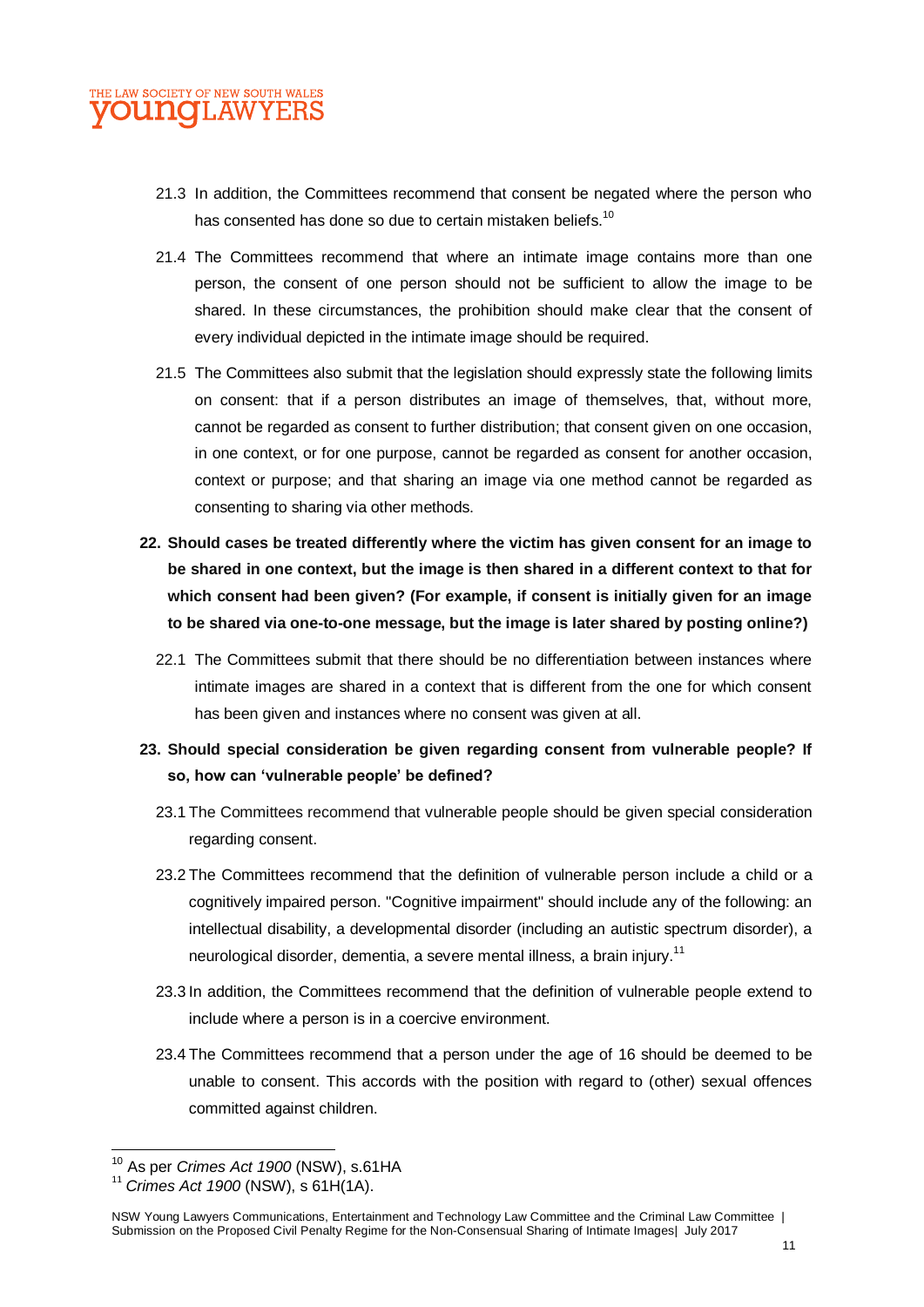

23.5 In relation to those with cognitive impairments, the Committees recommend that a rebuttable presumption apply as to consent, whereby the Commissioner is able to inquire into the ability of the individual in question to give consent.

#### **24. Should the person sharing the intimate image be required to prove consent?**

24.1 The Committees make no recommendation with respect to the onus of proving or disproving consent.

#### **25. How should cases be treated where consent is given, but later withdrawn? Should such cases be treated differently to cases where consent has never been given?**

- 25.1 The Committees recommend that cases where consent was initially given and later withdrawn should not be treated differently to cases where consent was never given. Consent should be flexible, and a person should be able to withdraw consent at any time, whether before or after distribution.
- 25.2 The Committees recommend that from the point at which consent is withdrawn, the law should apply as if consent was not given. Any sharing after that point should be subject to the proposed civil penalty regime.

#### **Intimate Image**

#### **26. What should the definition of 'intimate images' be for the purpose of the prohibition?**

- 26.1 The Committees recommend that the definition of intimate images be substantially similar to the definition adopted by the *Crimes Amendment (Intimate Images) Act 2017* (NSW). 12
- **27. Should the prohibition cover 'digitally manipulated or created' images where, for instance, the victim is not readily identifiable or, conversely, added to a sexually explicit photo?**
	- 27.1 The Committees recommend that the prohibition apply to manipulated or altered images. In addition, the Committees are of the view that there is no reason to limit this to digital altering. While the vast majority of alterations would be done digitally, it is certainly conceivable that non-digital techniques could be used.

#### **private parts** means:

**.** 

<sup>12</sup> **image** means a still or moving image, whether or not altered. **intimate image** means:

<sup>(</sup>a) an image of a person's private parts, or of a person engaged in a private act, in circumstances in which a reasonable person would reasonably expect to be afforded privacy, or

<sup>(</sup>b) an image that has been altered to appear to show a person's private parts, or a person engaged in a private act, in circumstances in which a reasonable person would reasonably expect to be afforded privacy.

<sup>(</sup>a) a person's genital area or anal area, whether bare or covered by underwear, or

<sup>(</sup>b) the breasts of a female person, or transgender or intersex person identifying as female. record an image means record, take or capture an image, by any means.

NSW Young Lawyers Communications, Entertainment and Technology Law Committee and the Criminal Law Committee | Submission on the Proposed Civil Penalty Regime for the Non-Consensual Sharing of Intimate Images| July 2017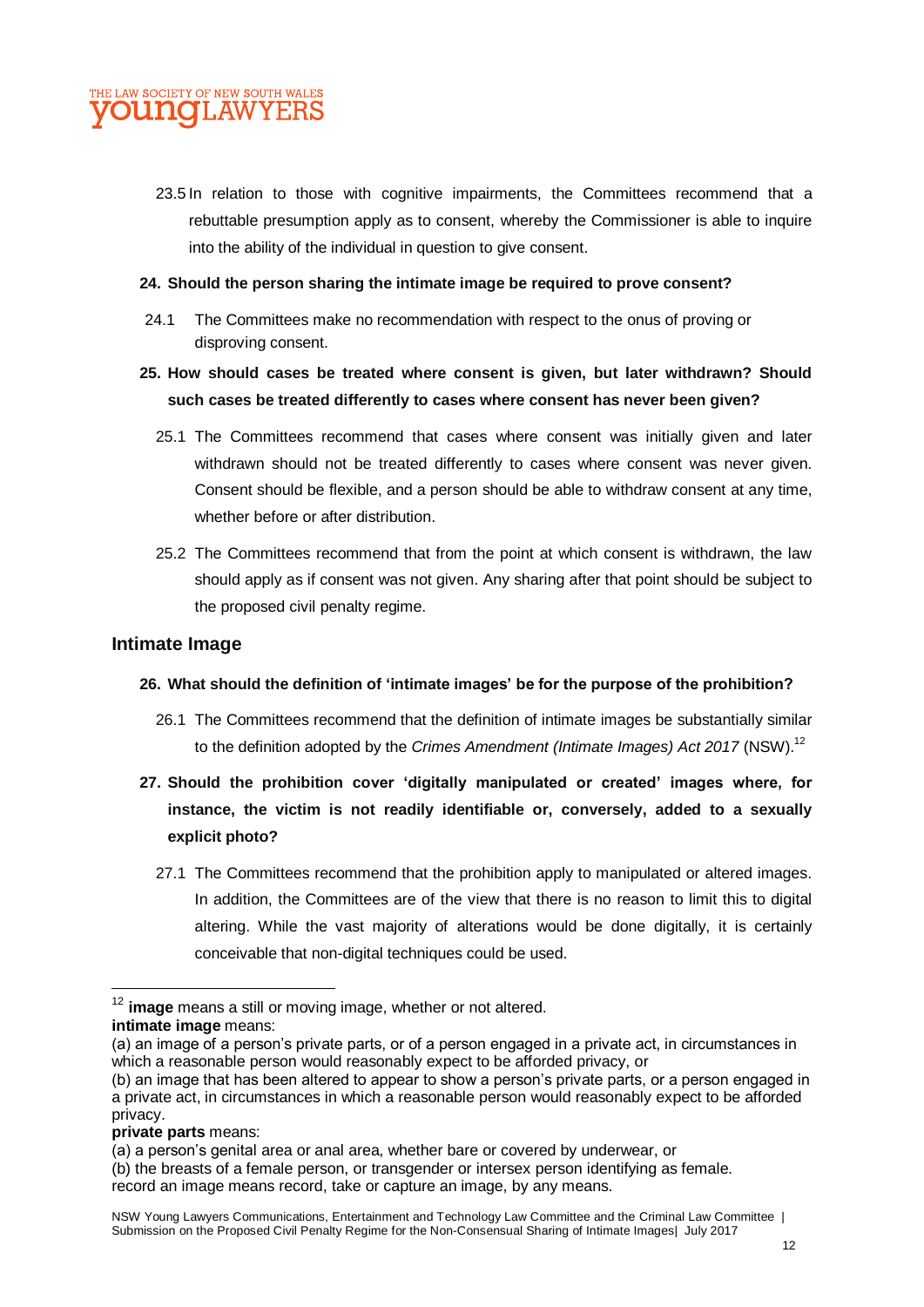#### **28. How might community standards be applied in the consideration of whether an image is intimate?**

- 28.1 The Committees recommend that a 'community standards' test should not be applied in determining whether an image is intimate.
- 28.2 If a community standards exception is to be included, the Committees recommend that the community standards exception be modelled on s.91T(d) of the *Crimes Amendment (Intimate Images) Act 2017* (NSW).

#### **Sharing**

#### **29. What should the definition of 'sharing' be for the purpose of the prohibition?**

- 29.1 The Committees recommend that sharing be defined broadly and inclusively. Sharing should include sending, supplying, exhibiting, transmitting communicating to another person, or making the image(s) available for viewing or access by another person.
- 29.2 In addition, the Committees recommend that the definition of sharing should not be limited to digital communications and the definition should embrace hard copy distribution or display.
- **30. To the extent the Commonwealth is able to legislate, should the definition of sharing be confined to the digital space, or should the definition consider sharing beyond this?**
	- 30.1 The Committees recommend that the prohibition should not be limited to the digital or electronic sharing.
- **31. Should an intimate image which is shared with only one person be considered less harmful than an image publicly shared with a wider audience or with unknown parties?**
	- 31.1 The Committees are of the view that an intimate image which is shared with only one person is *prima facie* less harmful than an image publicly shared with a wider audience or with unknown parties.
	- 31.2 However, the Committees stress that the fact that an image which was shared with only one person does not necessarily result in the distribution being less harmful than an image shared with a wider audience or with unknown parties.
	- 31.3 The Committees recommend that it is essential for the Commissioner to consider the 'likely degree of harm' with reference to the nature of social media, the internet, and other communication mediums rather than simply the number or identity of the people that the image was shared with.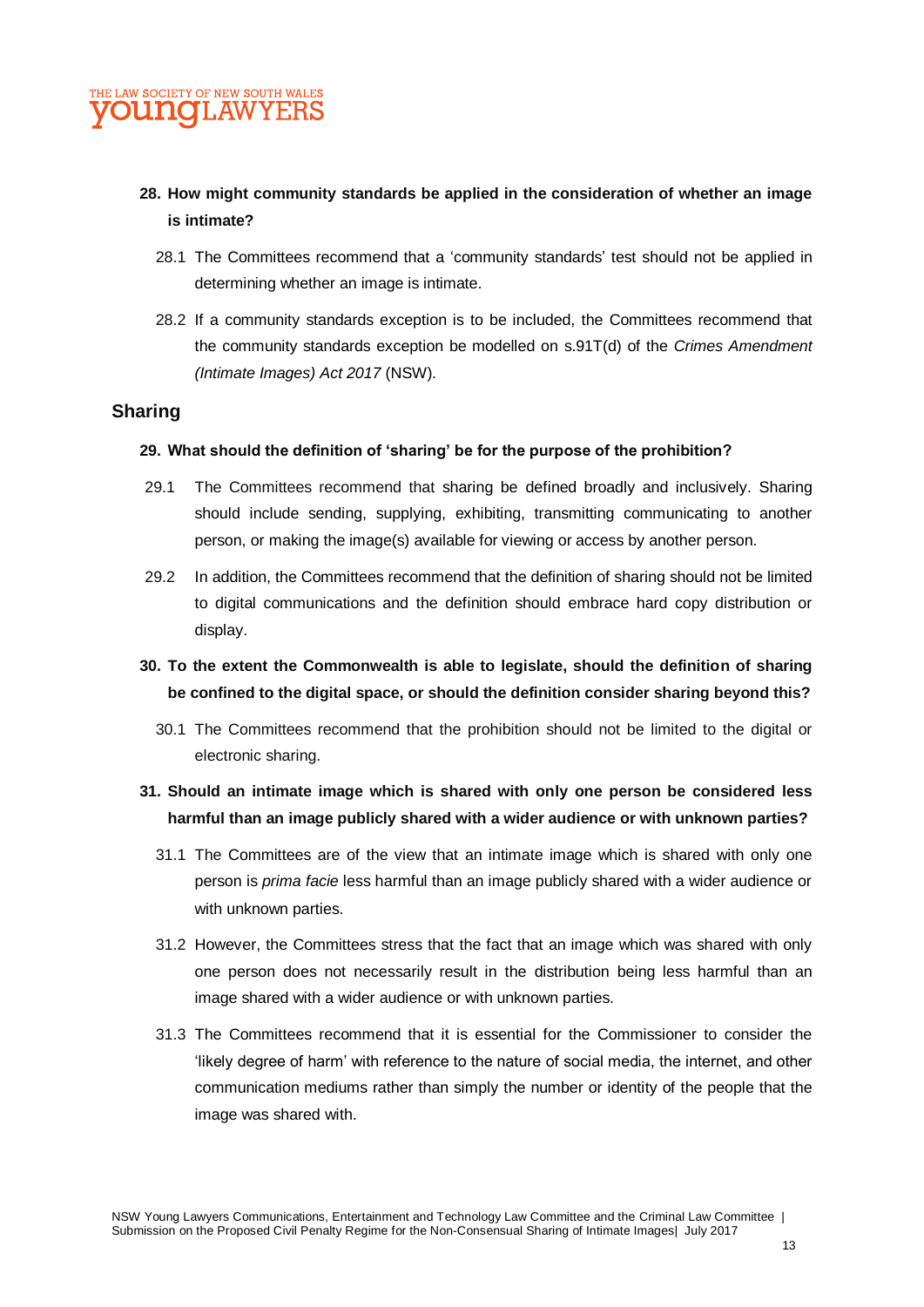- **32. How might the prohibition apply to a person sharing intimate images who claims to be, or is found to be, unable to fully understand 'consent' (e.g. the sharer was intoxicated at the time of sharing the image, the sharer is mentally disabled, the person is under the age of 18 etc.)?**
	- 32.1 The Committees recommend that voluntary intoxication should not be a defence or excuse to a violation of the prohibition.
	- 32.2 The Committees recommend the inclusion of special provisions governing the applicability of any civil penalty regime to minors.
	- 32.3 The Committees recommend the inclusion of special provisions for people who are cognitively impaired.
	- 32.4 The Committees stress that the inclusion of special provision pertaining to individuals who fall into these categories should not result in the individual being fully exempted from the operation of the prohibition. Rather, the Committees recommend that a framework be implemented that gives the Commissioner an appropriate degree of discretion to resolve the matter in a way that accounts for the varying capacities of individuals within these groups.

#### **Intent to cause harm**

- **33. Should 'intent to cause harm' or 'seriousness' be included as elements of the prohibition?**
	- 33.1 The Committees recommend that 'intent to cause harm' or 'seriousness' not be included as elements of the offence.
- **34. Should 'intent to cause harm' or 'seriousness' be factors to be considered by the Commissioner in determining the action to be taken against a perpetrator?**
	- 34.1 The Committees recommend that 'intent to cause harm' (particularly where the intent was malicious) or 'seriousness of the harm' are factors that could appropriately be considered in provisions relating to aggravated contravention of the prohibition and in determining the appropriate enforcement action.
	- 34.2 The Committees stress that the legislation should make clear that any consideration of 'intent to cause harm' or 'seriousness' in determining the appropriate action to be taken against a perpetrator should not be a prerequisite for taking enforcement action where it would be otherwise appropriate in the circumstances.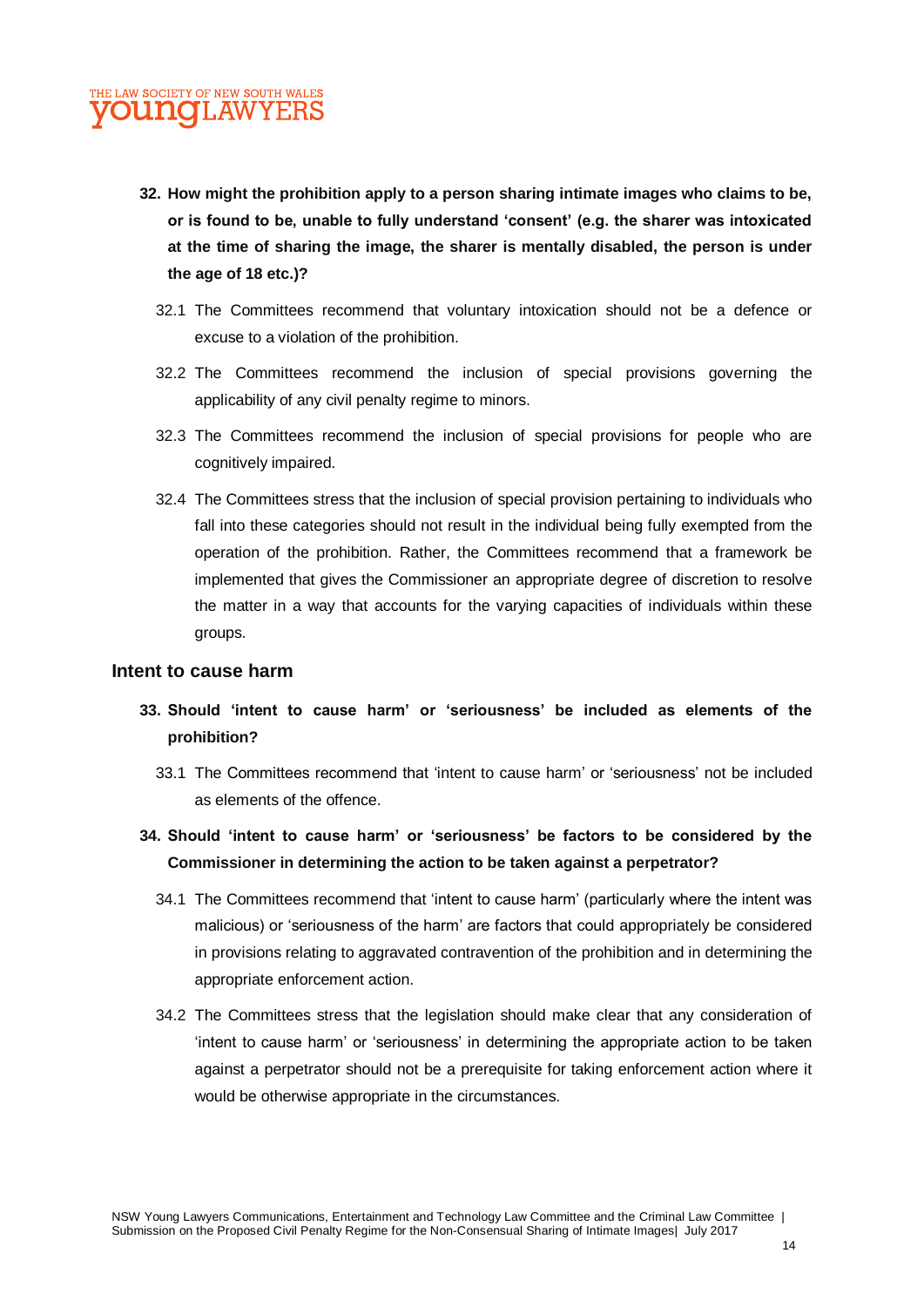- **35. Should actual harm (emotional or otherwise) have to be caused to the victim for the purposes of the Commissioner determining what action to take against a perpetrator, or should it be sufficient that there was a likelihood of harm occurring?** 
	- 35.1 The Committees recommend that the Commissioner should take action against a perpetrator whether or not there was intent to cause harm, whether or not harm was actually caused to the victim, and regardless of the seriousness of the harm.
	- 35.2 The Committees recommend that the Commissioner, in deciding what type of enforcement action to take against a perpetrator, should determine whether a reasonable person would conclude that the conduct would be likely to result in harm to the victim.
- **36. Should the Commissioner give consideration to the 'likely' degree of harm to the victim in determining the action to take, or to the actual degree of harm that has arisen?**
	- 36.1 The Committees recommend that it would be more appropriate for the Commissioner to consider the 'likely degree of harm' in determining the most appropriate enforcement action to take against a perpetrator. The Committees are of the view that it is inappropriate for the Commissioner to give consideration to the 'actual degree of harm' suffered by a victim.

#### **Electronic service, social media service and relevant electronic service**

- **37. Are the definitions in the EOSC Act suitable for cases involving non-consensual sharing of intimate images?**
	- 37.1 The Committees are supportive of the current definitions in the EOSC Act as these are reasonably comprehensive.
	- 37.2 The definitions under the EOSC Act are suitable for cases involving non-consensual sharing of intimate images as the expansion of the Commissioner's powers to include issues affecting adults and non-consensual sharing of intimate images are closely linked to the powers the Commissioner currently has.
- **38. Should any other technologies or distribution methods not covered by these definitions be included?**
	- 38.1 The Committees are of the view that the technologies and distribution methods currently included in the EOSC Act are sufficient.